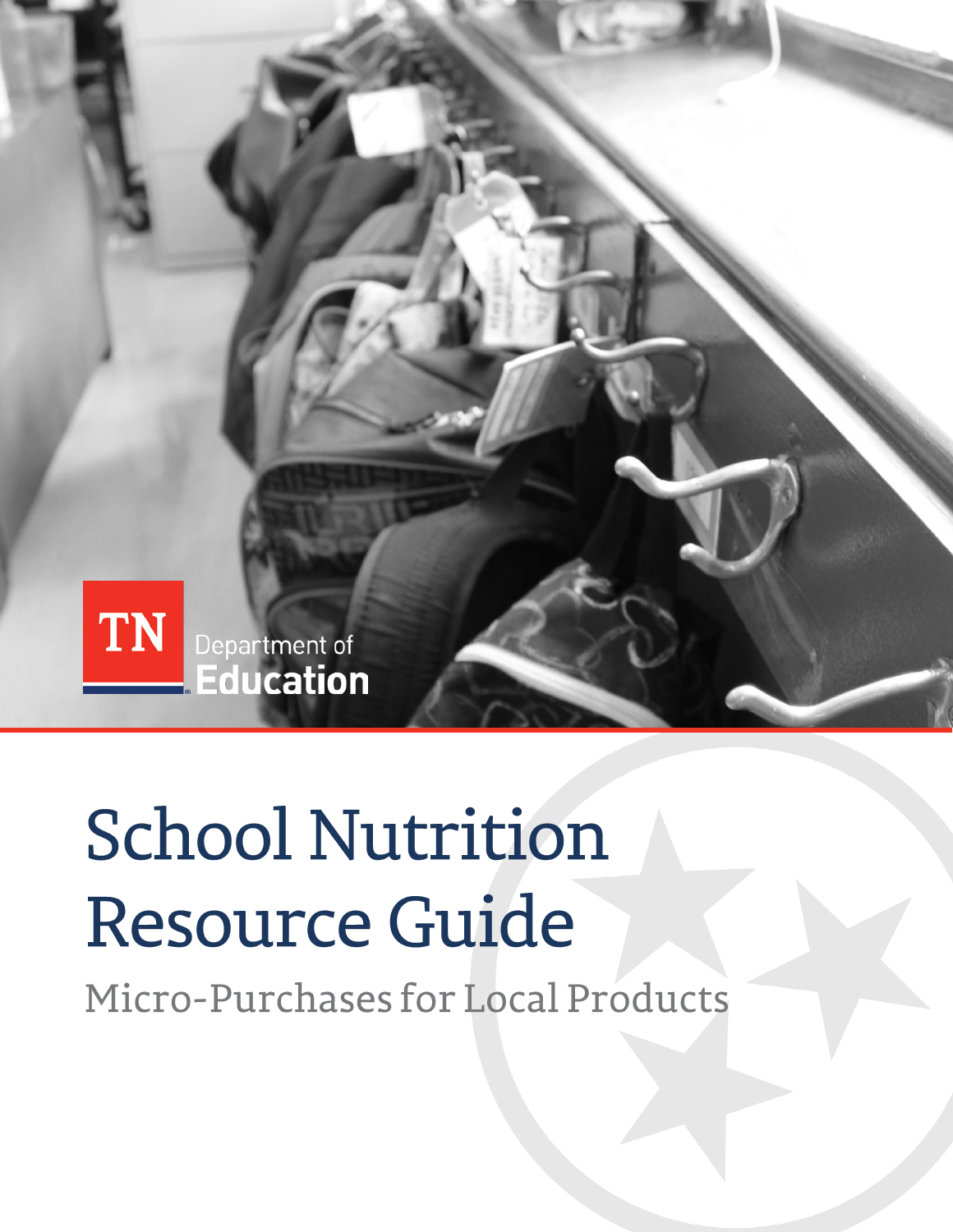

## **Micro-Purchases for Local Products Six Easy Steps**

Micro-purchases are a great tool for trying out local food procurement. Keep in mind the following that are required for micro-purchases according to 2 CFR Part 200. First, retain all receipts and/or invoices and track transactions. Second, distribute micro-purchases equitably among all qualified suppliers. Third, include information on micro-purchases in your district's written procurement procedures.

Don't forget to ensure that your purchase price stays below your district's micro-purchase threshold, which could be more restrictive than the federal threshold of \$10,000. Additionally, to ensure that contracts aren't broken, include a clause that allows for off-bid purchasing.

The items listed below each step include relevant documents that can be found in the "School Nutrition Resource Guide to Micro-Purchases for Local Products."

#### **Step 1: define "local" for your School Nutrition Program (SNP)**

Create your definition of "local" to inform your purchases. "Local" could mean a radius of 400 miles from your location, within the state, within your region of the state, etc.

#### **Step 2: start small—choose one product**

Survey the market to see what is available in your region by consulting a seasonality chart and comparing it to your menu. Can you find one item that is common on both? If so, you have a great place to start. If not, consider substituting one item on your menu with one that is available locally. For more information, refer to the "Seasonality Chart."

#### **Step 3: start talking**

Communicate with anyone who can help connect you with local produce. Once you connect with farmers or suppliers, start conversations about what products could be available to purchase for your SNP and become familiar with their growing operation. For more information, refer to the "Conversation Guide," "Farm to School Source Sheet," and the "Field Producers Checklist."

#### **Step 4: develop product specifications**

Develop specifications for the local product you want to purchase. For guidance, refer to the "Specification Worksheet."

#### **Step 5: contact a vendor and make the purchase**

Communicate your product specifications and required terms and conditions (if any) with the farmer or supplier before making the purchase. For more information, refer to the "Conversation Guide" and "SpecificationWorksheet."

#### **Step 6: maintain communication and records**

Keep open communication with your farmer or supplier to ensure performance that is consistent with your specifications. Keep records of all invoices and/or receipts, and maintain these records for a period of three years from the date of submission of the final expenditure report in accordance with 2 CFR 200.333.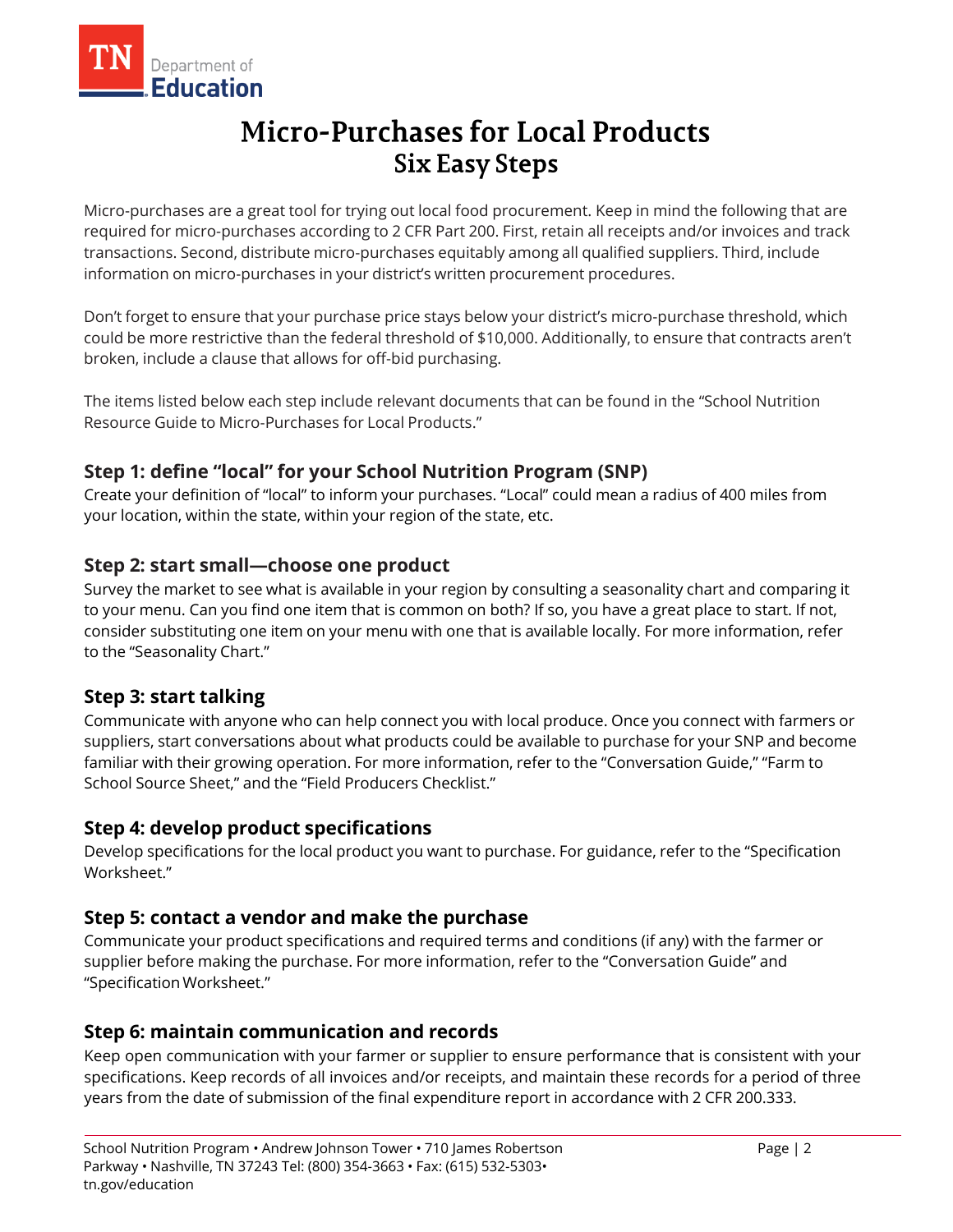

## **Micro-Purchases for Local Products Conversation Guide**

#### **Basic information**

- 1. Are you interested in supplying products to Tennessee School Nutrition programs?
- 2. Have you previously sold directly to schools or other institutions?
- 3. What is your preferred method of communication: phone, fax, email, other?
- 4. Would you be willing to host farm field trips for student groups?

#### **Product availability**

- 1. What crops/products do you grow and when are they available?
- 2. Do you have a price and/or availability sheet for your products?
- 3. How far in advance can you tell me what products you will have and when they will be available?

#### **Logistics**

- 1. How much lead time do you need for my orders?
- 2. How do you package your products (minimum and maximum package sizes)?
- 3. Do you have transportation for delivery of your products directly to school sites? If so what type (i.e. truck/refrigerated truck/distributor)?
- 4. Schools must receive an itemized invoice or receipt before payment can be made. Will this affect your willingness to sell to our school?
- 5. How do you communicate if there is a delivery, product volume, or product quality problem?
- 6. If there is a product quality problem, will you give me a credit for the amount of unacceptable product?
- 7. Are you interested in discussing a forward contracting arrangement for future purchases?

#### **Food safety**

- 1. Does your farm have a written food safety plan?
- 2. Are you willing to complete a farm food safety checklist for your growing operation?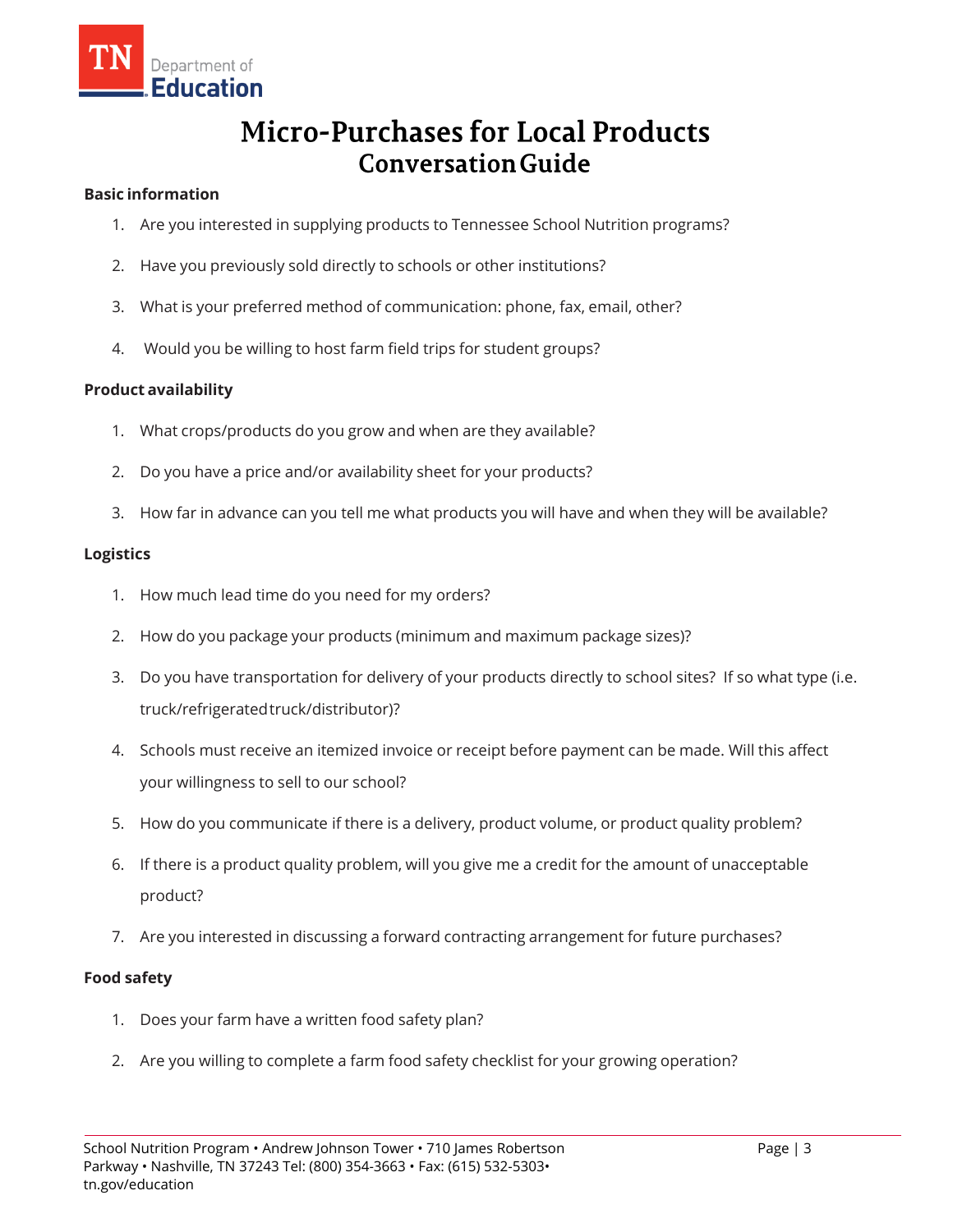

# Checklist for Purchasing Local Produce from Field Producers

Producer name:

Telephone: Email:

Available products:

Number of acres in production: Liability insurance coverage and amount:

| <b>Production Practices</b>                                                          | <b>YES</b> | <b>NO</b>         | N/A |
|--------------------------------------------------------------------------------------|------------|-------------------|-----|
| Are wells protected from contamination?                                              |            |                   |     |
| If irrigation is used, what is its source? (circle) Well Stream<br>Pond<br>Municipal |            | Other             |     |
| What types of manure are used? (circle) Raw manure<br>Composted<br>Aged              |            | No manure is used |     |
| Is raw manure incorporated at least two weeks prior to planting and/or 120           |            |                   |     |
| days prior to harvest?                                                               |            |                   |     |
| Is the manure application schedule documented with a copy available for              |            |                   |     |
| the purchaser's review?                                                              |            |                   |     |
| Is land use history available to determine risk of product contamination             |            |                   |     |
| (e.g., runoff from upstream, flooding, chemical spills, or excessive                 |            |                   |     |
| agricultural crop application)?                                                      |            |                   |     |
| Is the field exposed to runoff from animal confinement or grazing areas?             |            |                   |     |
| Is land that is frequently flooded used to grow food crops?                          |            |                   |     |
| Are coliform tests conducted on soil in frequently flooded areas?                    |            |                   |     |
| Are farm livestock and animals restricted from growing areas?                        |            |                   |     |
| Are portable toilets used in a way that prevents field contamination from            |            |                   |     |
| waste water?                                                                         |            |                   |     |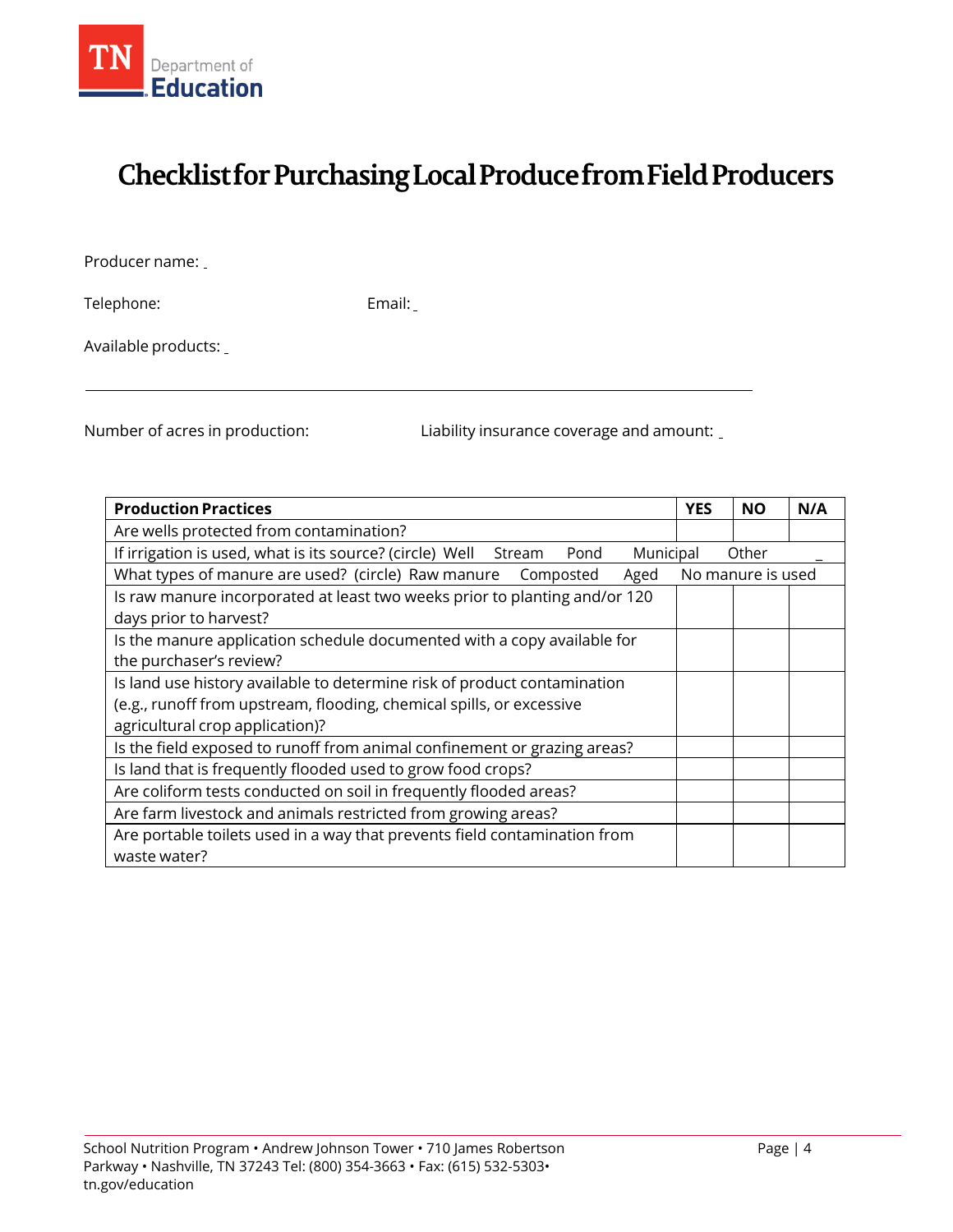| <b>Product Handling</b>                                                     | <b>YES</b> | NΟ | N/A |
|-----------------------------------------------------------------------------|------------|----|-----|
| Are storage and packaging facilities located away from growing areas?       |            |    |     |
| Is there risk of contamination with manure?                                 |            |    |     |
| Are harvesting baskets, totes, or other containers kept covered and cleaned |            |    |     |
| (with potable water) and sanitized before use?                              |            |    |     |
| Is harvesting equipment/machinery that comes into contact with the          |            |    |     |
| products kept as clean as possible?                                         |            |    |     |
| Are product and non-product containers available and clearly marked?        |            |    |     |
| Is dirt, mud, or other debris removed from product before packaging?        |            |    |     |
| Are food grade packaging materials clean and stored in areas protected      |            |    |     |
| from pets, livestock, wild animals, and other contaminants?                 |            |    |     |

| <b>Transportation</b>                                                      |  | <b>NO</b> | N/A |
|----------------------------------------------------------------------------|--|-----------|-----|
| Is product loaded and stored to minimize physical damage and risk of       |  |           |     |
| contamination?                                                             |  |           |     |
| Is transport vehicle well maintained and clean?                            |  |           |     |
| Are there designated areas in transport vehicle for food products and non- |  |           |     |
| food items?                                                                |  |           |     |
| Are products kept cool during transit?                                     |  |           |     |
| Are products delivered within a reasonable length of time (no more than 48 |  |           |     |
| hours)?                                                                    |  |           |     |

| <b>Facilities</b>                                                             | <b>YES</b> | <b>NO</b> | N/A |
|-------------------------------------------------------------------------------|------------|-----------|-----|
| Is potable water/well tested at least once per year and results kept on file? |            |           |     |
| Is product protected as it travels from field to packing facility?            |            |           |     |
| Is a product packing area in use with space for culling and storage?          |            |           |     |
| Are packing areas kept enclosed?                                              |            |           |     |
| Are food contact surfaces regularly washed and rinsed with potable water      |            |           |     |
| and then sanitized?                                                           |            |           |     |
| Are food grade packaging materials used?                                      |            |           |     |
| Do workers have access to toilets and hand washing stations with proper       |            |           |     |
| supplies?                                                                     |            |           |     |
| Are toilets and hand washing stations clean and regularly serviced?           |            |           |     |
| Is a pest control program in place?                                           |            |           |     |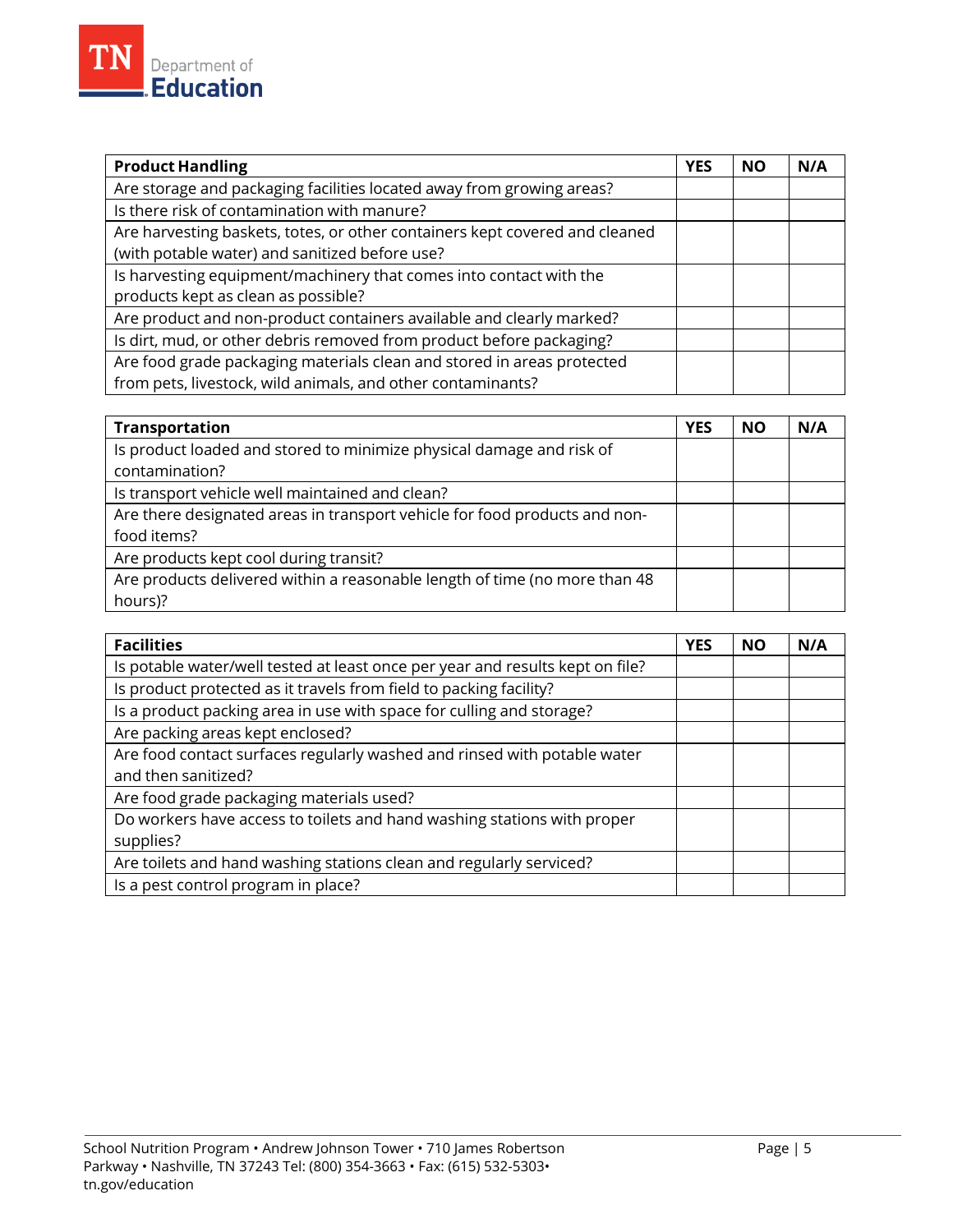**Worker Health and Hygiene YES NO N/A** Is a worker food safety training program in place? Are workers trained about hygiene practices and sanitation with signs posted to reinforce messages? Are visitors following good hygiene and sanitation practices? Are workers instructed not to work if they exhibit signs of infection (e.g., fever, diarrhea, etc.)? Do workers practice good hygiene by: wearing clean clothing and shoes changing aprons and gloves as needed keeping hair covered or restrained washing hands as required limiting bare hand contact with fresh products covering open wounds with clean bandages

I affirm that the information provided above is accurate to the best of my knowledge.

Signature of Producer **Name (printed)** Date

Department of Education

Signature of Witness (may be Producer) Name (printed) Date

**Information for checklist based on Good Agricultural Practices (GAP) and adapted from Iowa State University, University Extension, form PM2046a**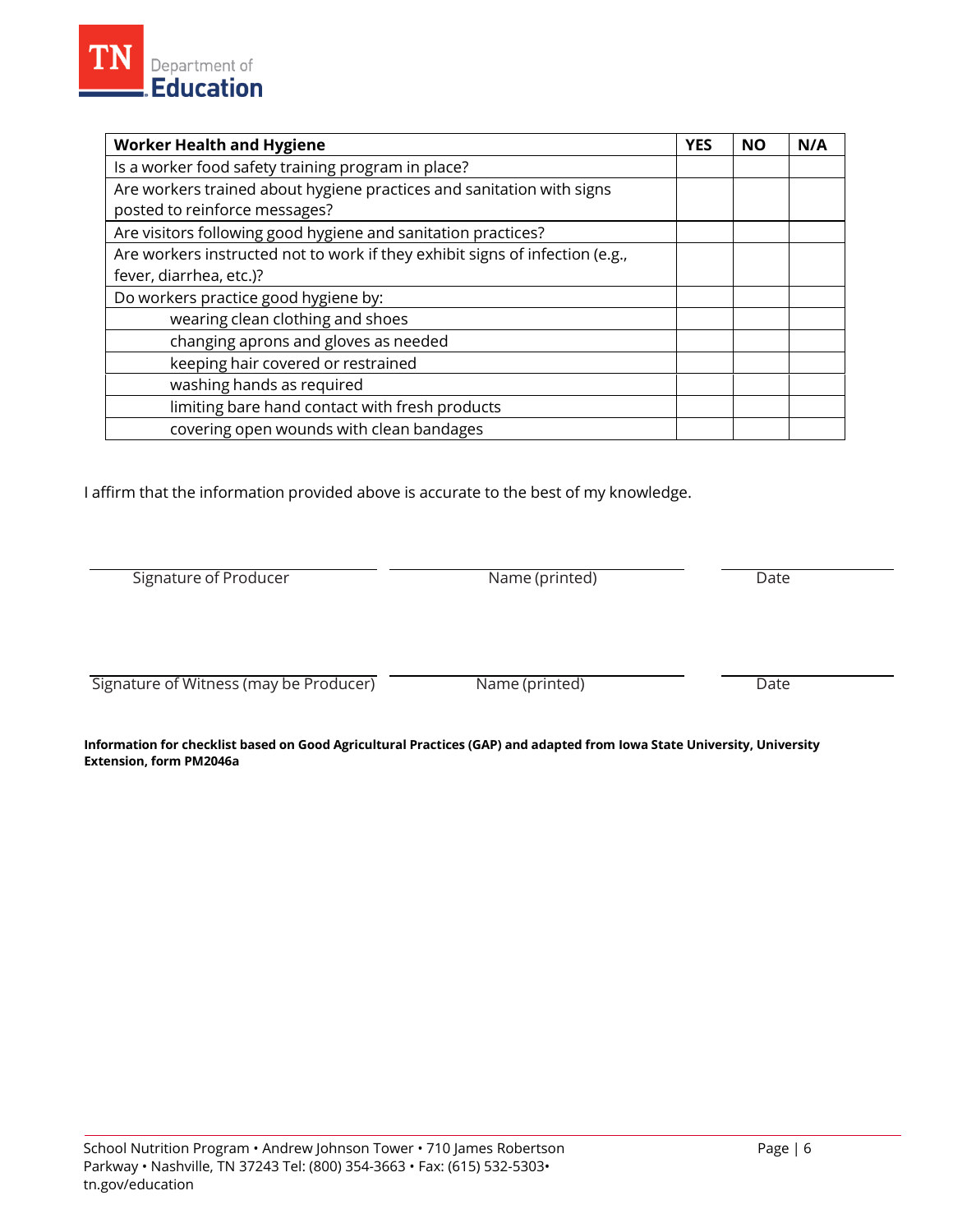

# **Farm to School Source Sheet**

Finding sources of local products doesn't have to be a barrier to farm to school participation. Statewide, food producers are qualified, willing, and able to supply schools with fresh, locally-raised products. Explore the tips below on discovering sources of local products for school nutrition programs (SNPs).

## **Take advantage of opportunity buys**

Opportunity buys occur when some unforeseen event or mistake causes the price of a product to drop significantly. When prices drop or marketability of a product is low, growers prioritize selling the product over selling the product at a high price. Thus, growers search for customers and sell their product for a lowered price, since that is better than wasting the harvest and counting it as a complete loss.

Opportunity buys are excellent for SNPs, as there aren't many other customers that are willing and able to take advantage of them. For example, grocery stores will not purchase misshapen or mislabeled produce due to their customer base: grocery shoppers are not likely to purchase these products. Additionally, distributors will most likely not purchase late tomatoes from a grower because of the rigidity of their purchasing schedule.

Situations that create opportunity buys include:

- *Non-conforming produce:* Some high quality, nutritious produce is often unmarketable because it doesn't fit appearance, size, density, or weight specifications regulated by the USDA and required by most major produce vendors. Produce that doesn't conform to these specifications will often go to waste if growers can't find customers that are willing to purchase it. Thus, when it is sold, it is often at a cost much lower than market price.
- **Unexpected weather:** Due to the unpredictability of the weather, sometimes crops are ready to harvest at different times than the grower's scheduled distribution date, leaving the grower with an unanticipated yield to move.
- *Surplus of product on the market:* When there are large quantities of a certain crop on the market, prices drop considerably.
- **Incorrect labeling:** If errors are made on labels for packaging materials (such as "use by" or "best by" dates), many markets consider the product unsellable and thus will not purchase it from the grower.
- *Excess yield on the farm:* Since there is always a degree of uncertainty when it comes to agriculture, sometimes growers find themselves with an excess of product and no market for the excess.

Connect with local growers so that you can be on their call list if an opportunity buy arises. Additionally, you may receive information from your consultant if the state agency learns of opportunity buys in your region. In July 2016 for example, Little Creek Farm in Cookeville had an excess of 6,000 pounds of tomatoes. The lead grower contacted the Farm to School Specialist in search of a school system to purchase them. The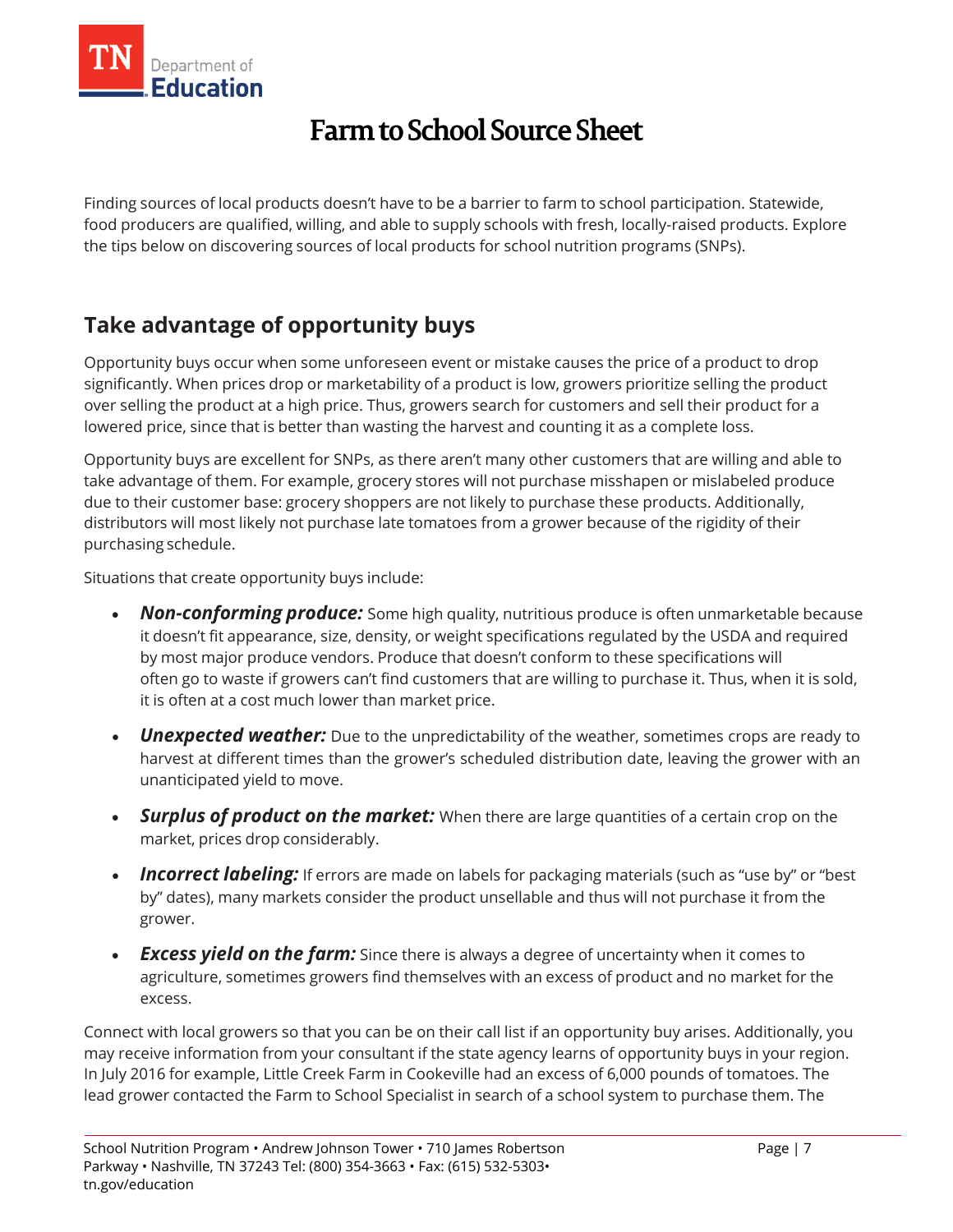

Farm to School Specialist collaborated with school nutrition consultants to get the word out quickly to nearby school systems. Van Buren and Putnam County schools took advantage of this opportunity and purchased several cases of high-quality tomatoes at a low cost. Students in these districts enjoyed the benefits of fresh, local produce, and the SNP directors didn't have to break the bank.

## **Recruit the distributor as a local source finder: put it in your bid**

Distributors play an integral role in supplying local products for SNPs and often have easy access to local agricultural producers. Including certain specifications and clauses in bid documents encourages distributors to take an active role in finding sources of local products, and in turn takes the task of finding local sources away from the SNP director. Consider the following examples, and see pages 49–62 of the USD[A Procuring Local Foods for Child Nutrition Programs f](http://www.fns.usda.gov/sites/default/files/f2s/F2S_Procuring_Local_Foods_Child_Nutrition_Prog_Guide.pdf)or more examples of opportunities to target local products in solicitations.

- *Utilize geographic preference.* The 2008 Farm Bill allows for geographic preference to be used in the procurement of unprocessed or minimally processed agricultural products. Bidders whose products fit within the geographic preference established in the SNP bid can have a defined advantage in the award process over other bidders whose products do not fit the geographic preference. See pages 63-75 of the USD[A Procuring Local Foods for Child Nutrition Programs g](http://www.fns.usda.gov/sites/default/files/f2s/F2S_Procuring_Local_Foods_Child_Nutrition_Prog_Guide.pdf)uide and this [USDA Geographic Preference Fact Sheet f](http://www.fns.usda.gov/sites/default/files/f2s/FactSheet_Geographic_Preference.pdf)or more information and useful examples on the use of geographic preference in solicitations.
- **Reserve the right to go off contract.** Include a clause in solicitations and bids that allows the district to purchase products off contract. This clause gives the district the flexibility to look for other sources of products when necessary. The following are examples of solicitation language from Shelby County Schools that lead to a non-exclusive contract:
	- $\circ$  "If a vendor is unable to deliver an item(s) within the designated time, the Shelby County Board of Education (SCBE), in Good Faith and at its sole discretion, may purchase an item of equal or greater quality from another source."
	- o "Right to Additional Competition: SCBE occasionally purchases large quantities of specific items and expressly reserves the right to purchase these and similar items via other competitive methods if deemed in the best interest of SCBE."
- Ask the distributor to find local sources for you. Encourage distributors to search for local producers and to offer certain products or varieties of products that are available locally. In produce solicitations, the school food authority (SFA) could include a list of produce items available from local and non-local sources, then specific clauses about the produce list could be written as follows:
	- $\circ$  "To the greatest extent possible, distributor will provide products indicated as being available from local sources to Example County School District (ECSD) when they are seasonally available."
	- o "Distributor will actively search for nearby sources of products indicated in the ECSD solicitation as being available from local sources, and will aim to do business with local producers offering these products."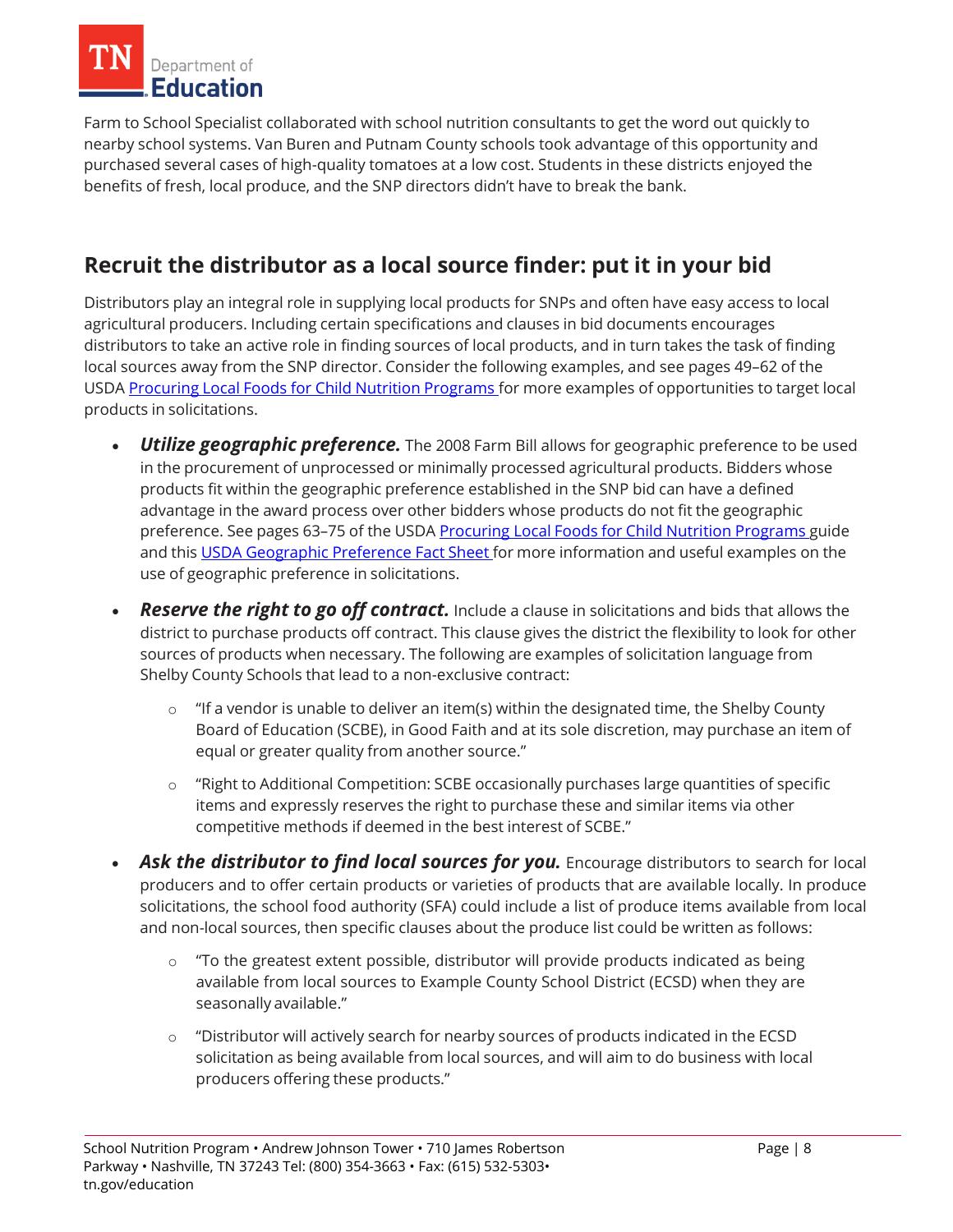

- **Ask the distributor to identify products that are sourced locally.** Chances are many distributors already offer local products to their customers; they just may not share the information unless asked. This means that you likely have been serving local products in your SNP all along and didn't know it! Ask your current distributor to indicate which of its products are locally-produced so that you have the option to choose. See specification example below:
	- $\circ$  "Vendor will provide information on origin of products such that local (being defined as a radius of [x amount of miles], statewide, regional, etc.) products may be identified by ECSD for the purpose of informing purchases."

## **Connect with people that are "in-the-know"**

Communicate with individuals and organizations that can help connect you with Tennessee agriculture. The following are great starting points:

#### *In the community*

- Local farmers, growers, and producers at farmers markets, roadside stands, and produce auctions
- Farmers market managers
- University of Tennessee or Tennessee State University Extension agents
- Chefs and owners of farm-to-table restaurants
- Community members
- Food hub managers
- Community college or university agriculture department faculty

#### *In the schools*

- Career and Technical Education (CTE) agriculture teachers
- Future Farmers of America (FFA) advisors
- School garden coordinators or leaders
- Tennessee Department of Education Farm to School Specialist

### **Closer to home: Garden to Cafeteria and Student Farm to Cafeteria**

#### *You can't get more local than the schoolyard!*

In Tennessee, there are approximately 350 school gardens growing edible crops that aim to educate students on the origin of food. In addition to those 350 gardens, almost 40 high school agriculture programs and FFA chapters in Tennessee grow produce that's served to students in school cafeterias. Purchasing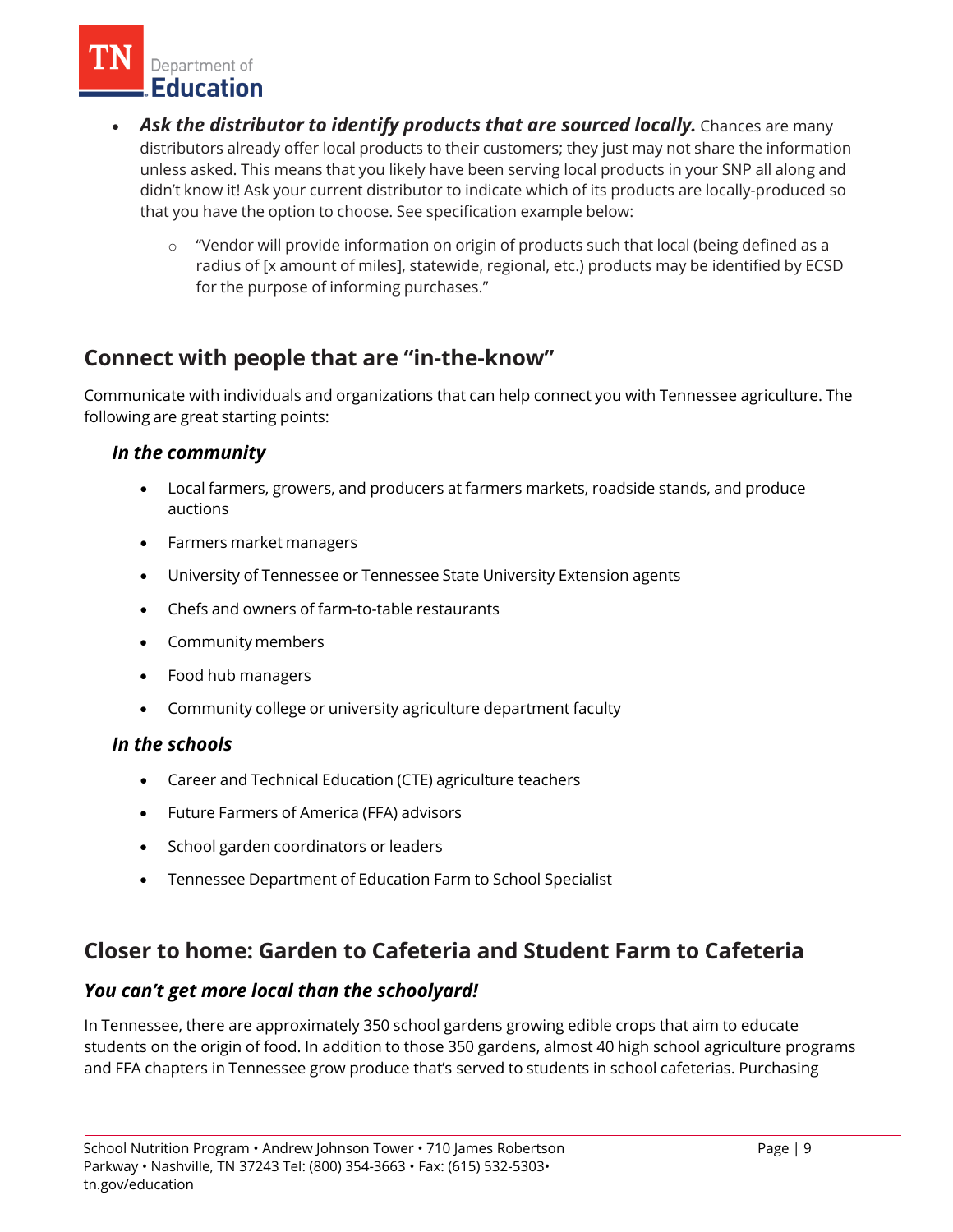

products from high school agriculture programs is called "Student Farm to Cafeteria" and from school gardens is called "Garden to Cafeteria."

Produce grown in these programs is an inexpensive source of local food for SNPs. Purchasing is made simple, since a formal procurement is usually not necessary due to the small size of the purchase. To learn more about procurement options when purchasing produce from agriculture programs or school gardens, see pages 82–83 of USDA's [Procuring Local Foods for Child Nutrition Programs g](http://www.fns.usda.gov/sites/default/files/f2s/F2S_Procuring_Local_Foods_Child_Nutrition_Prog_Guide.pdf)uide.

Connect with agriculture teachers (see teacher directory below in the resources list), district-level CTE directors, CTE consultants, or other school garden leaders to establish a Student Farm to School or School Garden to Cafeteria program.

If produce is meant to be served to students, food safety practices are a major priority and should be implemented in school gardens, greenhouses, and farms even though there isn't a federal or state regulatory program to guide it. To get an idea of USDA's stance on food safety as it pertains to farm to school, read these [frequently asked questions.](http://www.fns.usda.gov/farmtoschool/faqs-food-safety) If you have any questions concerning food safety with school garden or greenhouse produce, contact Farm to School Specialist [Elizabeth Goss.](mailto:Elizabeth.Goss@tn.gov)

## **Use these resources to find sources of local products**

Pick Tennessee Products[: Local Food Directory o](http://www.picktnproducts.org/food/index.html)r [Farmers Market Directory](https://agriculture.tn.gov/Marketing.asp?QSTRING=MKT)

USDA[: Local Food Directory Listings](https://www.ams.usda.gov/services/local-regional/food-directories-listings)

Tennessee FFA: **Agriculture Teacher Directory by District** (on the Tennessee FFA page, click "2015-16 Ag Teacher Listing" link in the yellow "Directory Info" box on the right)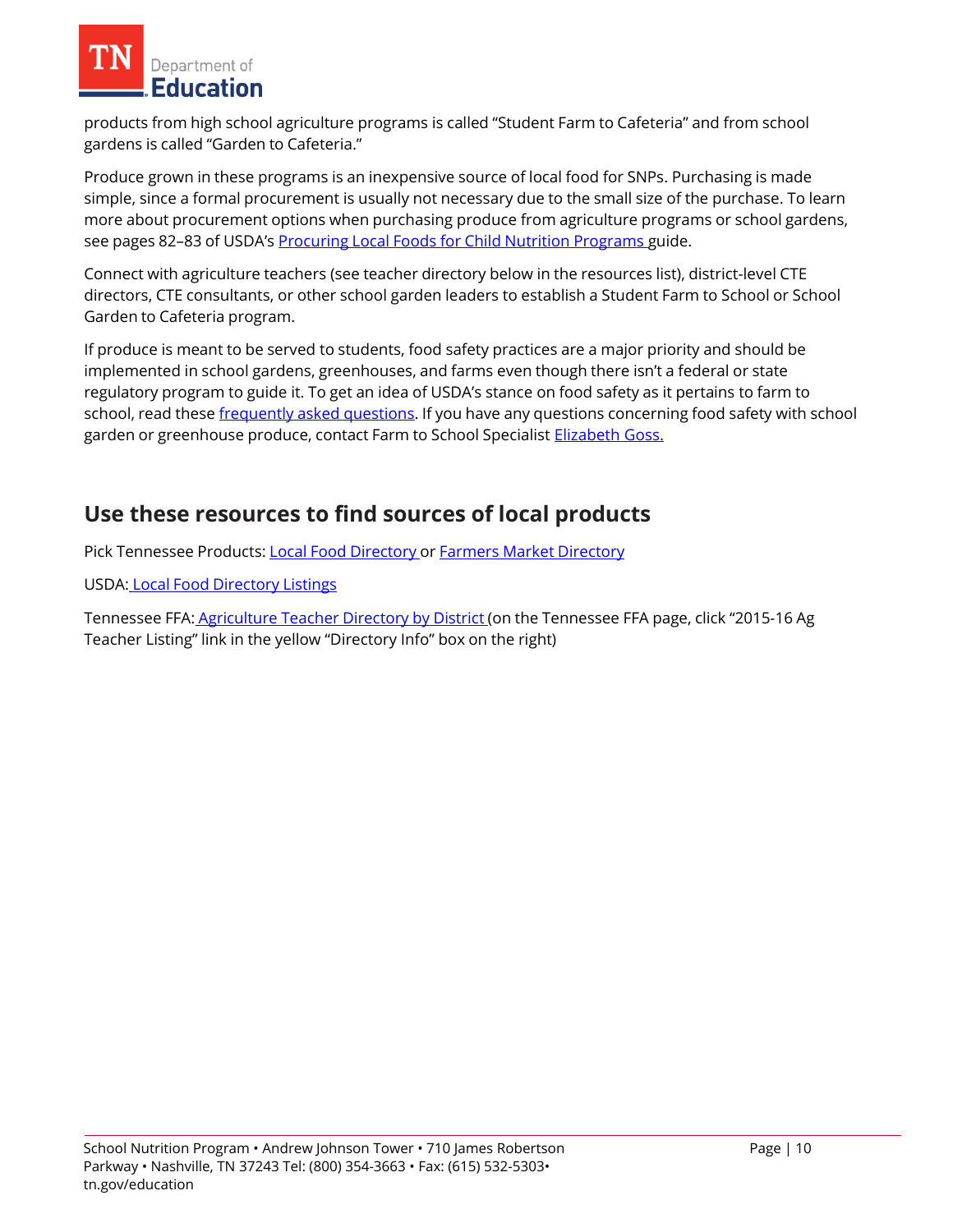

# **Micro-Purchases for Local Products**

# Specification Worksheet

| Item Name:                                                                  |  |
|-----------------------------------------------------------------------------|--|
| Description (variety):                                                      |  |
| Size:                                                                       |  |
| Grade/Standard:                                                             |  |
| Pack Size/Weight:                                                           |  |
| Unit (by lb., dozen, case):                                                 |  |
| Quantity Needed<br>(estimate):                                              |  |
| Post-Harvest Delivery<br>Timeframe (number of<br>hours/days after harvest): |  |
| Delivery Method:                                                            |  |
| Geographic Preference<br>(within Tennessee or state<br>mile range):         |  |
| Other:                                                                      |  |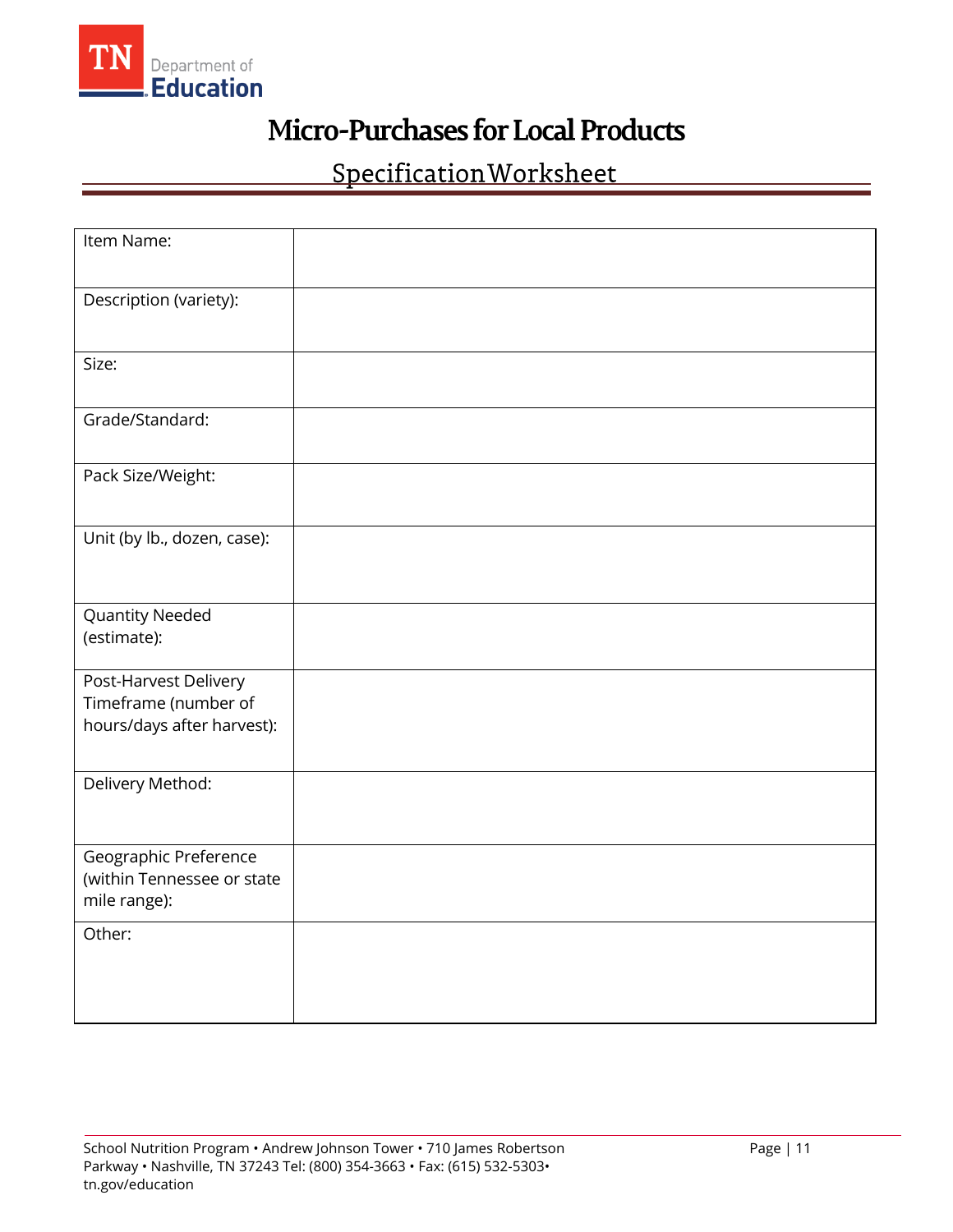

# **Micro-Purchases for Local Products Questions and Answers**

#### **1. Why should I use the micro-purchase process for local food procurement?**

The simplicity of the micro-purchase process makes finding and buying local products easy for both School Nutrition Program (SNP) supervisors and farmers or suppliers. Since there is less documentation and paperwork required for micro-purchases in comparison to other procurement processes, SNP supervisors can make more informal purchases with farmers. In doing so, SNP supervisors get a taste of local food procurement and have the opportunity to meet growers that are willing to team up for farm to school. Farmers, on the other hand, can gain an understanding of SNP operations, typical products and delivery methods that work for schools, and the impact farm to school participation can have on their farm and their community. Local food micro-purchases are great opportunities for farm to school trial runs, and can be the first step in creating lasting partnerships between farmers and schools.

#### **2. Are micro-purchases a form of competitive procurement like informal and formal procurement processes?**

The micro-purchase process is not a competitive one. The micro-purchase process does not require collecting quotes from multiple vendors or publicizing Invitations for Bids (IFBs) or Requests for Proposals (RFPs). The purchase can be made non-competitively if the aggregate dollar amount of the transaction does not exceed \$10,000, and if the price is considered reasonable.

#### **3. What is the federal micro-purchase threshold?**

The federal micro-purchase threshold is \$10,000. If the aggregate dollar amount of the transaction does not exceed \$10,000, the micro-purchase process can be used. However, be sure to check your local micro-purchase threshold, as it may differ from the federal threshold, and follow the most restrictive applicable threshold for micro-purchases.

#### **4. Using the micro-purchase process, can I only purchase products from one specific farmer?**

If there are multiple eligible suppliers, then micro-purchases must be distributed equitably among them. For example, if there are six lettuce growers within an SNP supervisor's chosen geographic area whose prices, product, and practices match the SNP supervisor's specifications, then he or she may not only purchase from one or two of these qualified suppliers. Instead, the SNP supervisor must rotate micropurchases in an equitable manner among the suppliers. This could be accomplished by purchasing from a different lettuce grower each school year, if all growers continue to be eligible suppliers.

If there is only one eligible supplier, however, then it is allowable to make micro-purchases with that supplier only. For example, a possible specification for lettuce is that it is hydroponically grown in a greenhouse and available year-round. If there is only one grower whose product meets this specification, then it is acceptable to purchase only from this supplier.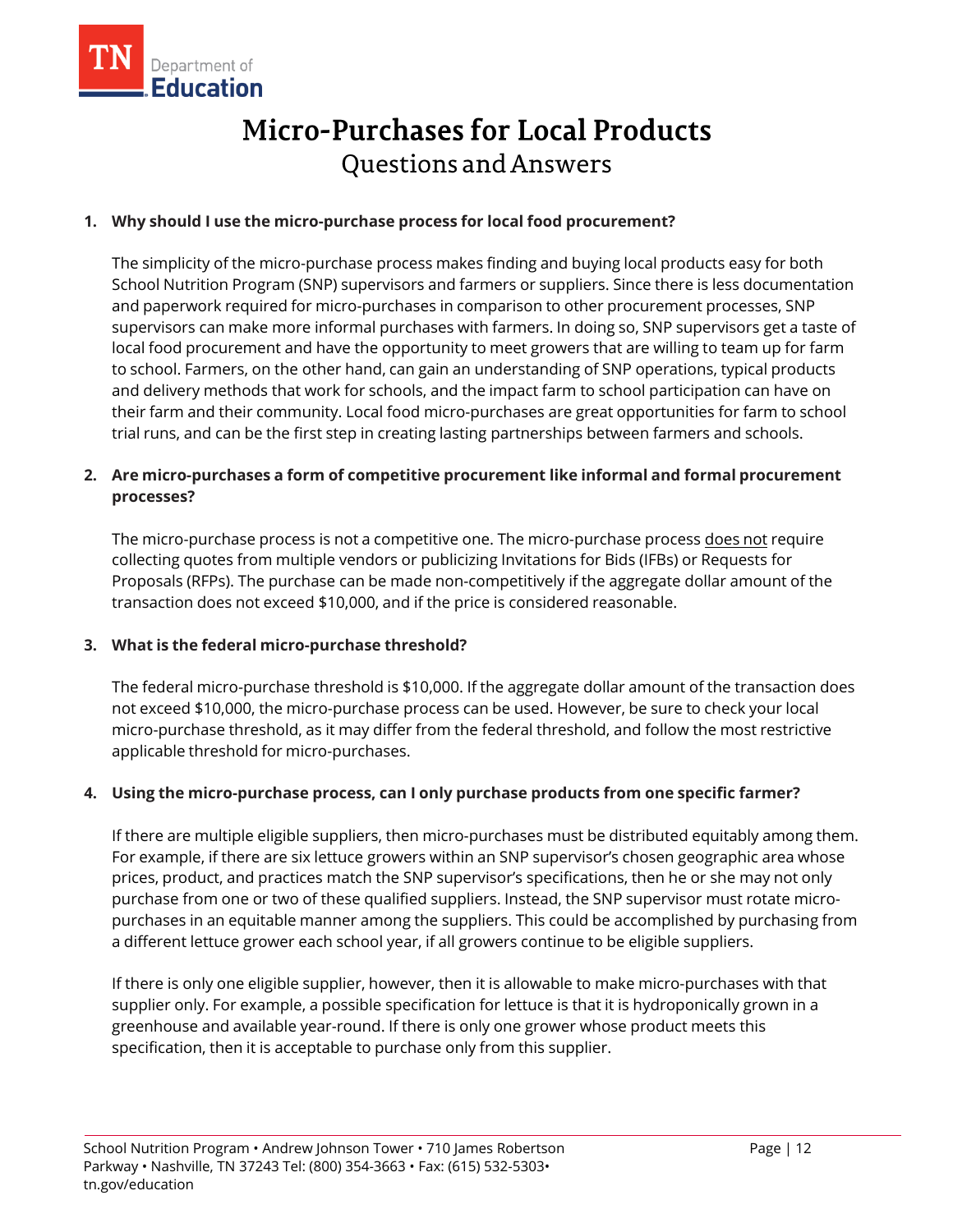

#### **5. What documentation should I maintain for micro-purchases?**

Track micro-purchases as you would all other SNP-related purchases, and maintain receipts and invoices from purchases for a period of three years from the date of submission of the final expenditure report. Ensure there is information on the micro-purchase process in your district's written procurement procedures. Additionally, if off-bid micro-purchases are going to be made, make certain that contracts with distributors include a clause allowing them. If no such clause appears in the contract, off-bid purchases are not allowed, regardless of appropriate procurement procedures.

#### **6. Can I split purchases to make them fall under the micro-purchase threshold?**

No. SNP supervisors cannot intentionally split a purchase from a single supplier if the only justification for the split is to keep the aggregate price below the federal or local micro-purchase threshold. However, there are some cases where transactions are considered separate, and thus may fall below the micropurchase threshold.

#### **7. What are some specific ways to use micro-purchases for farm to school?**

- First-time purchase of a local product: Purchasing one local product using the micro-purchase process can help SNP supervisors understand the impact farm to school can have in SNPs. See numbers one and eight for more details.
- One-time purchase for a farm to school event: Special events, such as taste tests featuring local products, promotional visits from farmers to the cafeteria, and seasonal harvest celebrations are great opportunities to utilize the micro-purchase process. In one transaction, up to \$10,000 of local products can be purchased for these special events that celebrate local agriculture.
- Harvest of the Month Program: Harvest of the Month programs involve featuring a different fruit or vegetable on the menu each month that is locally available for purchase at that time of year. These programs teach students about seasonal availability of produce and often include promotional materials such as posters, calendars, and stickers, and promotional activities such as taste tests, farmer visits in the cafeteria, and farm field trips. Each month's produce order for a Harvest of the Month program could be its own micro-purchase. See number eight below for more details.
- National Farm to School Month in October: Using the micro-purchase process, up to \$10,000 of local products could be purchased and served throughout the month of October to celebrate National Farm to School Month. Alternatively, a micro-purchase could be conducted for particular promotional days throughout the month of October that are designated by the National Farm to School Network.
- Pilot farm to school programs: Procuring local products for one school or a small number of schools is a great way to pilot a farm to school program. This is especially true for larger districts where micro-purchases may not be a realistic option for integrating local products into the entire district's SNP, considering the scale of usual purchases. Using the micro-purchase process to procure local products for a small number of schools will allow SNP supervisors to gain an understanding of farm to school and helps to build support for farm to school in the district.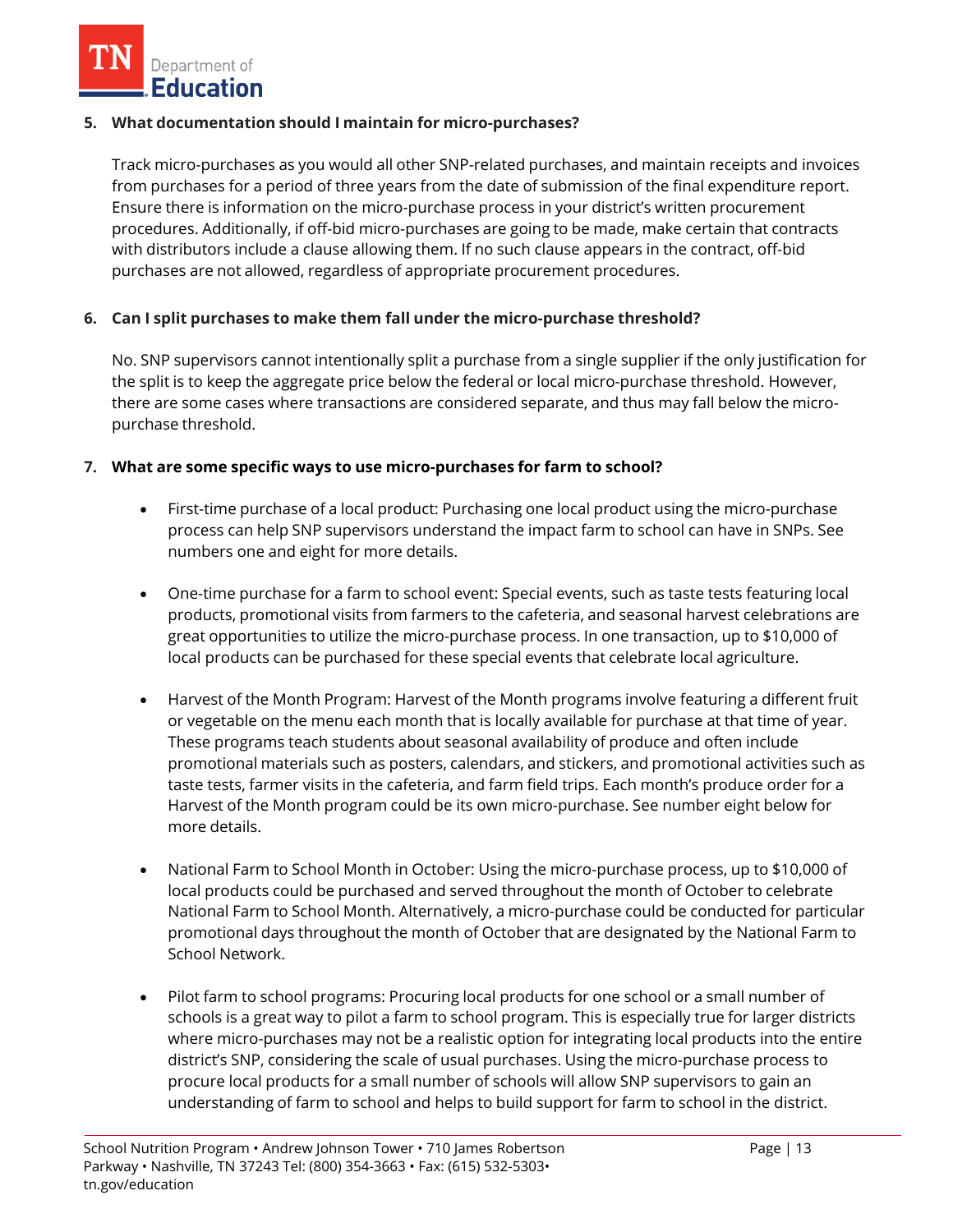

#### **8. What are some examples of allowable micro-purchases for local products?**

The following are examples of allowable micro-purchases:

- An SNP supervisor with a non-exclusive produce bid contract (meaning off-bid purchases are allowed) wants to purchase local apples for a Harvest of the Month program. At the beginning of the month, apples are purchased from a farmer for the entire month's menu for an aggregated cost of \$3,000. The Harvest of the Month program is a booming success, and the SNP supervisor unexpectedly runs out of apples in the middle of the month. She approaches the same farmer again and purchases another \$3,000 worth of apples.
	- $\circ$  These purchases are allowable micro-purchases. When the SNP supervisor planned her procurement for the Harvest of the Month program, she believed that a one-time, \$3,000 purchase of apples would be sufficient for her month's menu. Due to the popularity of the program, she ran out of apples before the end of the month and needed to purchase more in order to continue the program and keep consistency with her menu. Since the SNP supervisor did not plan on intentionally splitting her order to keep the aggregated costs of each purchase under the micro-purchase threshold, each transaction can be considered separate. Additionally, the SNP supervisor's produce bid allows for off-bid transactions, so she is not breaking the contract.
- To celebrate National Farm to School Month in October, an SNP supervisor plans to purchase \$2,200 worth of carrots from a local farmer. When he arrives to pick up his carrot order at the farm stand, he learns that the farmer is also selling lettuce and radishes that would be a great addition to the salads on his Farm to School Month menu. The SNP supervisor purchases his carrots for \$2,200, and also purchases \$1,200 of lettuce and radishes for a total aggregated price of \$3,400. His produce bid contract includes a clause that allows for off-bid purchases.
	- o This transaction is an allowable micro-purchase because the total aggregated cost falls below the federal micro-purchase threshold of \$10,000 and the SNP supervisor's contract allows for off-bid transactions. It is acceptable that the SNP supervisor spontaneously decided to purchase lettuce and radishes along with his carrots. Since the micropurchase process does not require collecting quotes or publicizing bids before making purchases, spur-of-the-moment transactions are allowable as long as the cost falls below the relevant micro-purchase threshold.
- An SNP supervisor is kicking off her first Harvest of the Month pilot program next school year. She plans to feature a different local product on her menu each month, but only knows where she will be able to purchase local produce in August and September. Because of this, she decides to purchase her local produce on a month-to-month basis. Her contract with her produce distributor includes a clause that allows off-bid purchases. The SNP supervisor continues her market research to find growers offering different products as the seasons change, and makes sure that each of her monthly produce purchases fall under \$10,000.
	- $\circ$  These are allowable micro-purchases because the SNP supervisor is making small purchases on a monthly basis as she finds sources of local produce for her Harvest of the Month program, each purchase falls beneath the federal micro-purchase threshold, and her contract allows for off-bid purchases.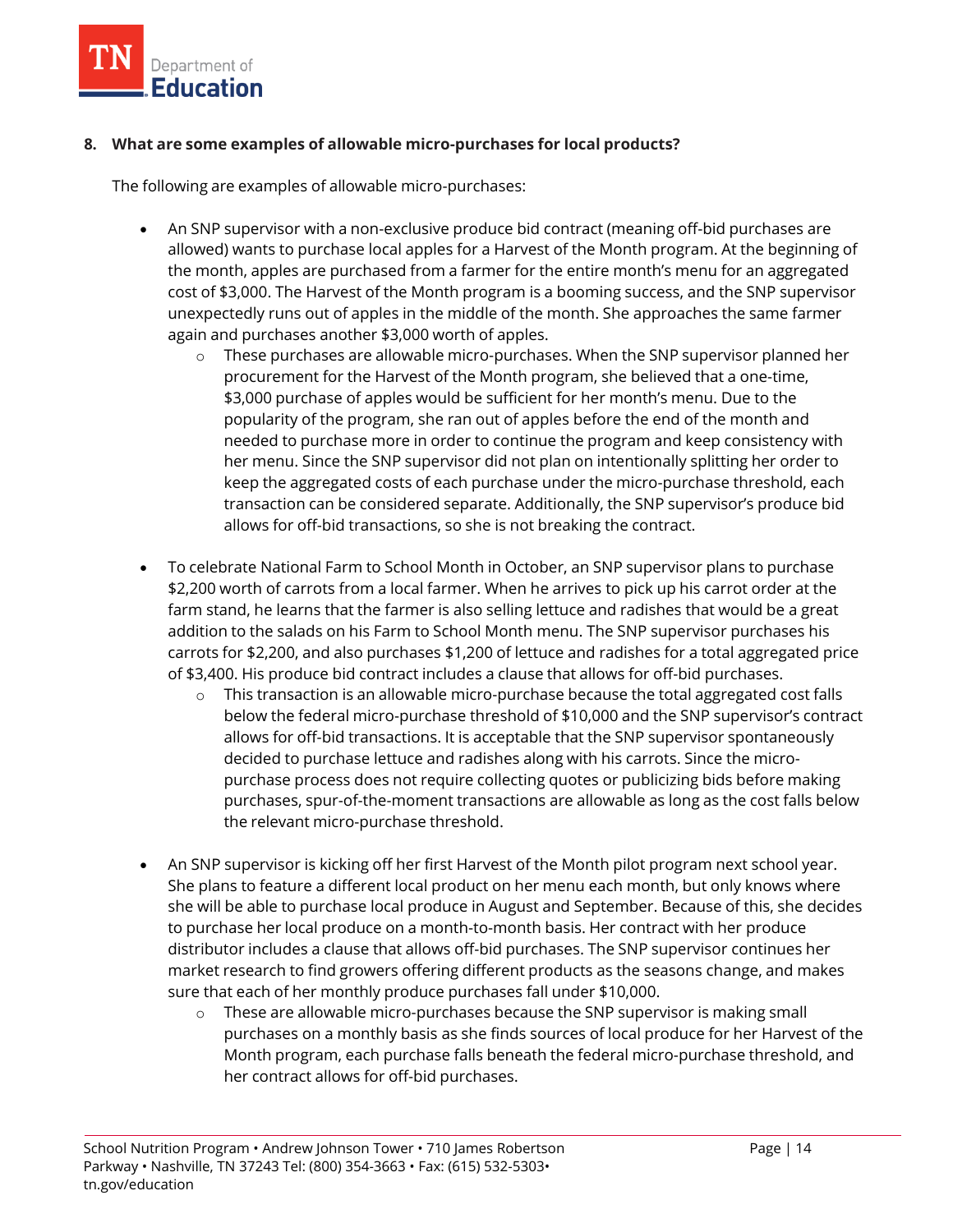

#### **9. What are some examples of unallowable micro-purchases for local products?**

The following are examples of unallowable micro-purchases:

- Since many of her menu's popular items are still at summertime low prices when school begins in August, an SNP supervisor decides to purchase a variety of local produce. Her produce bid contract includes a clause that allows for off-bid purchases. She finds a qualified grower and plans to use the micro-purchase process to buy tomatoes, peppers, and squash for a total cost of \$11,000. When the supervisor makes the purchase, she requests separate invoices for each crop and considers each crop's purchase to be its own transaction. The separated total cost for each individual crop does not exceed the micro-purchase threshold.
	- $\circ$  This is not allowable because the purchases are considered as a single transaction since they were planned ahead of time to be purchased from one supplier in one transaction. The total cost of the transaction is \$11,000, which exceeds the federal micro-purchase threshold. The SNP supervisor split the transaction cost so that if fell beneath the threshold. The informal procurement process should have been used for this purchase.
- A local strawberry farm, Sissy's Strawberries, and an SNP supervisor have formed a successful partnership after several seasons of business. The grower at Sissy's anticipates the schools' business and plants strawberries specifically for their order, visits the school cafeterias for special promotional events when her berries are on the menu, and even hosts field trips for students at the strawberry patch. Since Sissy's Strawberries is an excellent local procurement opportunity and the produce bid contract includes a clause that allows off-bid purchases, the SNP supervisor plans to make a \$3,000 purchase from Sissy's Strawberries each May using the micro-purchase process. There are four other strawberry growers that meet all of the SNP supervisor's qualifications, but since her relationship with Sissy's Strawberries has grown to be so fruitful, she doesn't plan on soliciting business from the other eligible strawberry growers.
	- o It is not allowable to use the micro-purchase process with only one supplier **if there is more than one that is eligible***.* Micro-purchases must be distributed equitably among all qualified suppliers (see No. 4 above). Thus, if the SNP supervisor wants to continue purchasing local strawberries using the micro-purchase process, she needs to distribute her micro-purchases among all growers that meet her qualifications. She could do this by rotating her strawberry purchases to a different strawberry grower each May, provided that the growers' ability to meet her qualifications remains the same.
- An SNP supervisor with a non-exclusive produce bid contract wants to feature local broccoli in the fall and in the spring. After consulting her menu and forecasting her district's needs, the SNP supervisor determines that she could purchase 30 bushels every week in November, and then again in the spring during the month of April. She consults with a local broccoli grower to get his prices and determines that her total order for broccoli for the school year would amount to \$11,000 (\$5,500 total for five weeks in November, and \$5,500 for five weeks in April). The SNP supervisor decides to separate her fall purchases from her spring purchases and uses the micropurchase process on both orders.
	- o This is not allowable because the SNP supervisor projected her broccoli order for the entire school year, and its total aggregated cost (\$11,000) exceeds the federal micropurchase threshold of \$10,000. Instead of the micro-purchase process, the SNP supervisor should have used the informal procurement process.